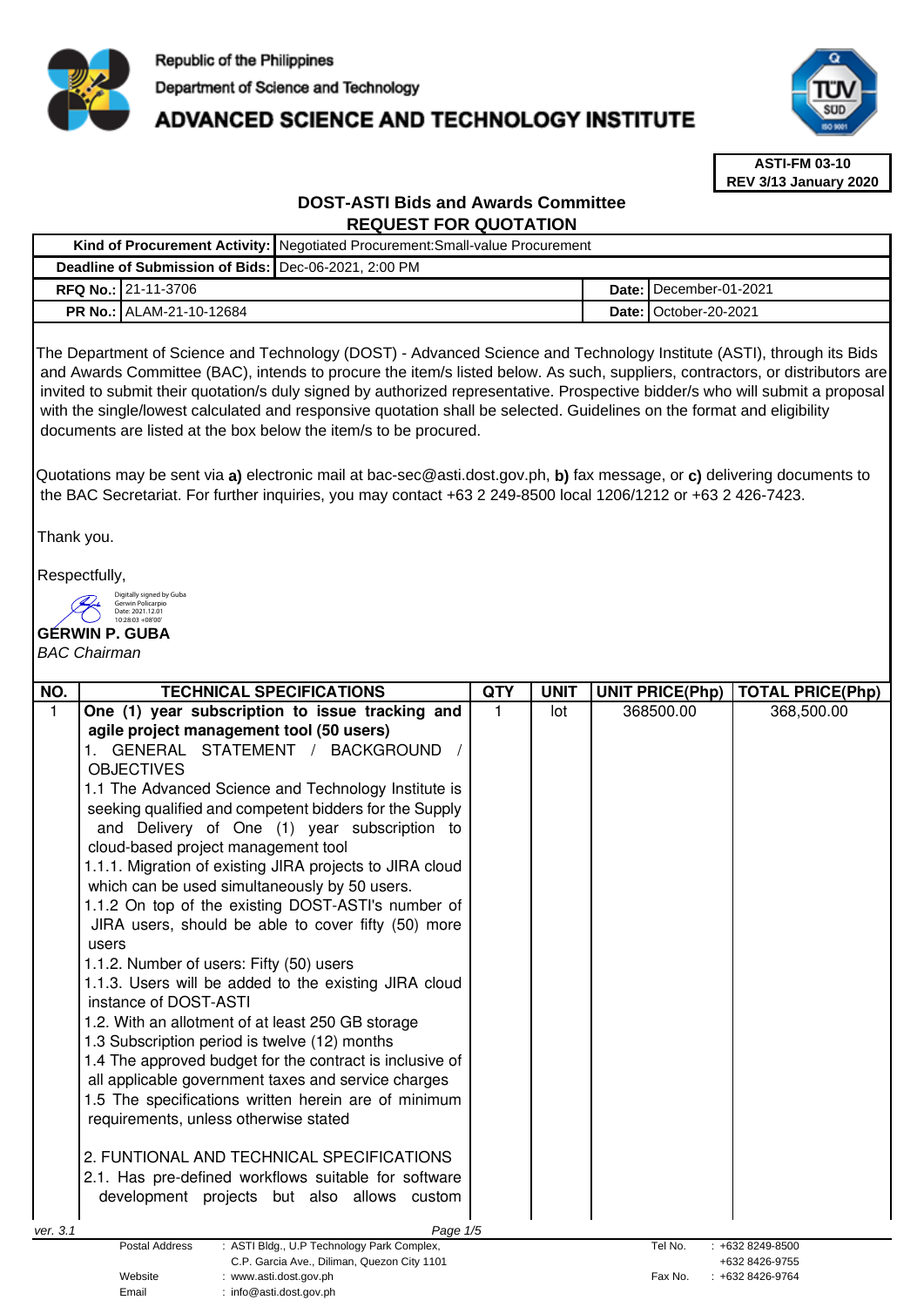|                | workflows<br>2.2. With Scrum and Kanban dashboards but also<br>offers customized dashboards<br>2.3. Able to track progress of projects<br>2.4. Has extensive reporting feature to check progress<br>of projects and sprints<br>2.5. With powerful search engine to easily search for<br>issues/tickets<br>2.6. Accessible via computer and mobile devices<br>2.7. Has access to plug-and-play add-ons i.e.,<br>development tools, can integrate with other software<br>development tools such as test case managers<br>3. AFTERSALES/TECHNICAL SUPPORT SERVICE<br>3.1. Should provide assistance in migrating existing<br>JIRA database to the cloud-based platform<br>3.2. Technical support should be available at least 8<br>hrs from Monday to Friday and has the following<br>response time: Application is down - 2 business hrs;<br>Serious degradation - 6<br>business hrs; Moderate impact - 1 business day; Low<br>impact -1-2 business days<br>3.3. End-user must be able to request technical support<br>by phone, email, or through a website<br>3.4. With readily accessible documentations/instruction<br>manuals<br>4. WARRANTY SERVICE<br>4.1. Access to version upgrades, new releases, bug<br>fixes, and critical security patches, if any, must be<br>made available during the duration of the subscription<br>5. PAYMENT AND DELIVERY TERMS<br>5.1 Subscription should be activated within fifteen (15)<br>calendar days upon issuance of Notice to Proceed<br>$(NTP)$ .<br>5.2.<br>shall<br>Payment<br>made<br>only<br>be<br>upon<br>certification/acceptance by the End User to the effect<br>that the Goods have been rendered or delivered in<br>accordance with the terms of this Contract and have<br>been duly inspected and accepted. No payment shall<br>be made for services not yet rendered or for supplies<br>and materials not yet delivered under this Contract. |              |     |           |            |
|----------------|-------------------------------------------------------------------------------------------------------------------------------------------------------------------------------------------------------------------------------------------------------------------------------------------------------------------------------------------------------------------------------------------------------------------------------------------------------------------------------------------------------------------------------------------------------------------------------------------------------------------------------------------------------------------------------------------------------------------------------------------------------------------------------------------------------------------------------------------------------------------------------------------------------------------------------------------------------------------------------------------------------------------------------------------------------------------------------------------------------------------------------------------------------------------------------------------------------------------------------------------------------------------------------------------------------------------------------------------------------------------------------------------------------------------------------------------------------------------------------------------------------------------------------------------------------------------------------------------------------------------------------------------------------------------------------------------------------------------------------------------------------------------------------------------------------------------------------------------------------------------------------------------------------|--------------|-----|-----------|------------|
| $\overline{2}$ | One (1) year subscription to web-based test case<br>management software (7 users)<br>1. GENERAL STATEMENT / BACKGROUND /<br><b>OBJECTIVES</b><br>1.1 The Advanced Science and Technology Institute is<br>seeking qualified and competent bidders for the Supply<br>and Delivery of One (1) year subscription to<br>web-based test case management software<br>1.1.1 Extension of DOST-ASTI's existing Testrail<br>subscription under the domain dostasti.testrail.io<br>1.1.2 On top of the existing DOST-ASTI's number of<br>Testrail users, should be able to cover seven (7) or<br>more users<br>1.1.3 Number of users: Min seven (7) users and max<br>$(10)$ users<br>1.2 Subscription period is twelve (12) months<br>1.3 With a minimum of 50GB storage                                                                                                                                                                                                                                                                                                                                                                                                                                                                                                                                                                                                                                                                                                                                                                                                                                                                                                                                                                                                                                                                                                                                         | $\mathbf{1}$ | lot | 231000.00 | 231,000.00 |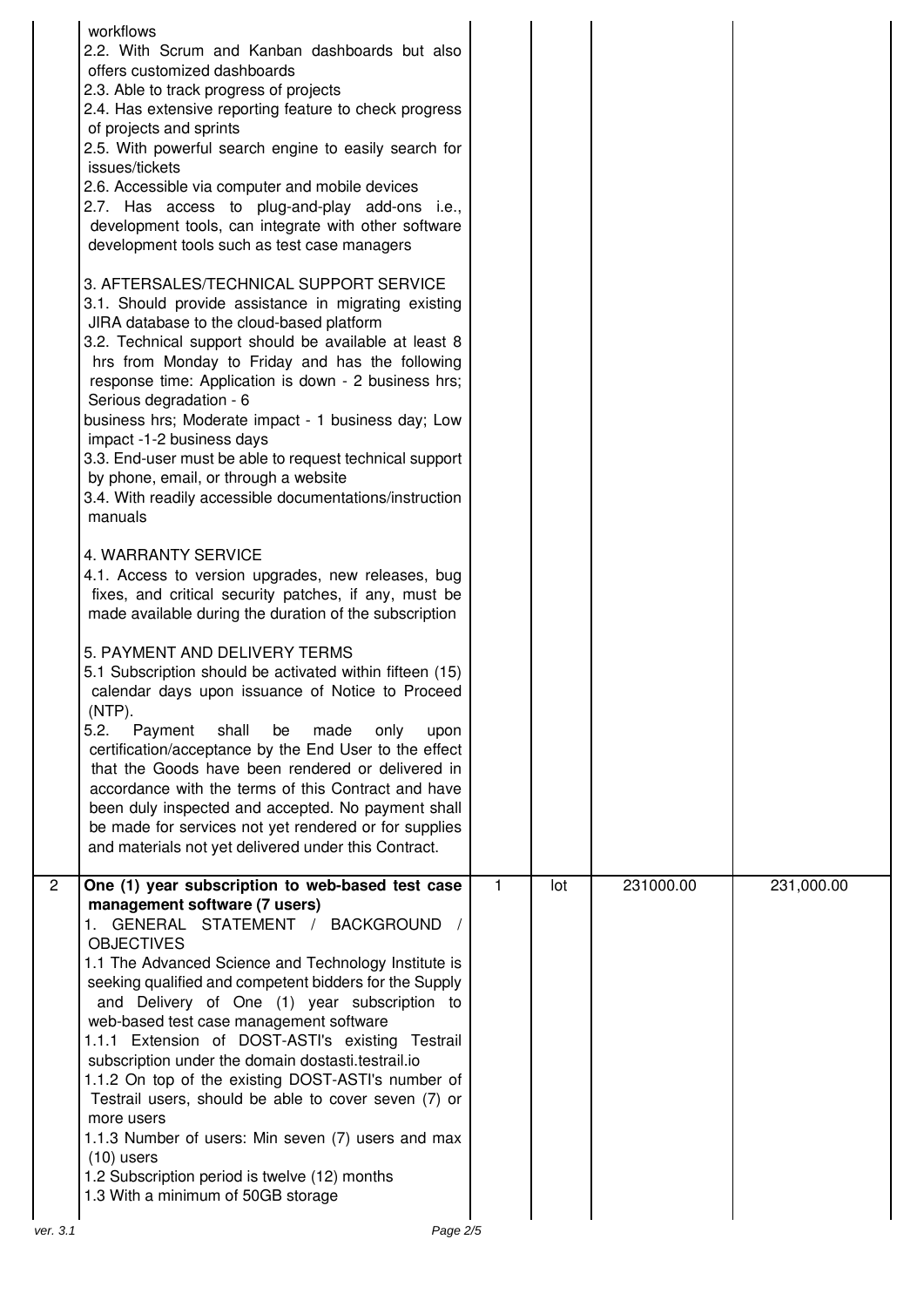| 1.4 The approved budget for the contract is inclusive of<br>all applicable government taxes and service charges<br>1.5 The technical specifications indicated herein are<br>minimum requirement, unless otherwise specified                                                                                                                                                                                                                                                                                                                                                                               |  |
|-----------------------------------------------------------------------------------------------------------------------------------------------------------------------------------------------------------------------------------------------------------------------------------------------------------------------------------------------------------------------------------------------------------------------------------------------------------------------------------------------------------------------------------------------------------------------------------------------------------|--|
| 2. FUNTIONAL AND TECHNICAL SPECIFICATIONS<br>"2.1 Should allow to easily organize test suites,<br>sections, and cases                                                                                                                                                                                                                                                                                                                                                                                                                                                                                     |  |
| 2.2 Can organize your test cases in suites and section<br>hierarchies.                                                                                                                                                                                                                                                                                                                                                                                                                                                                                                                                    |  |
| 2.3 Should have full test case history to track changes<br>and ensure transparency.                                                                                                                                                                                                                                                                                                                                                                                                                                                                                                                       |  |
| 2.4 Should have baselines for multiple branches and<br>versions when you need it.                                                                                                                                                                                                                                                                                                                                                                                                                                                                                                                         |  |
| 2.5 Should allow test run execution and real-time                                                                                                                                                                                                                                                                                                                                                                                                                                                                                                                                                         |  |
| results tracking<br>2.6 Can organize your test runs in plans to track results                                                                                                                                                                                                                                                                                                                                                                                                                                                                                                                             |  |
| for sprints and iterations.<br>2.7 Can easily track tests for mobile devices, browsers,                                                                                                                                                                                                                                                                                                                                                                                                                                                                                                                   |  |
| OS combinations, and more.<br>2.8 Configurations let you verify tests against any                                                                                                                                                                                                                                                                                                                                                                                                                                                                                                                         |  |
| platform or environment.                                                                                                                                                                                                                                                                                                                                                                                                                                                                                                                                                                                  |  |
| 2.9 Should have built-in, actionable, real-time reporting<br>and metrics                                                                                                                                                                                                                                                                                                                                                                                                                                                                                                                                  |  |
| 2.10 Should allow seamless integration with Jira and<br>dozens of other tools                                                                                                                                                                                                                                                                                                                                                                                                                                                                                                                             |  |
| allow test assignment and<br>2.11 Should<br>email<br>notifications                                                                                                                                                                                                                                                                                                                                                                                                                                                                                                                                        |  |
| 2.12 Should have<br>flexible<br>user roles, groups,                                                                                                                                                                                                                                                                                                                                                                                                                                                                                                                                                       |  |
| permissions, and workflows<br>2.13 Can integrate with other software development<br>platforms such as issue-ticketing tools                                                                                                                                                                                                                                                                                                                                                                                                                                                                               |  |
| 3. AFTERSALES/TECHNICAL SUPPORT SERVICE<br>3.1. Should provide assistance in migrating existing<br>JIRA database to the cloud-based platform<br>3.2. Technical support should be available at least 8<br>hrs from Monday to Friday and has the following<br>response time: Application is down - 2 business hrs;<br>Serious degradation - 6<br>business hrs; Moderate impact - 1 business day; Low<br>impact -1-2 business days<br>3.3. End-user must be able to request technical support<br>by phone, email, or through a website<br>3.4. With readily accessible documentations/instruction<br>manuals |  |
| 4. WARRANTY SERVICE                                                                                                                                                                                                                                                                                                                                                                                                                                                                                                                                                                                       |  |
| 4.1. Access to version upgrades, new releases, bug<br>fixes, and critical security patches, if any, must be<br>made available during the duration of the subscription                                                                                                                                                                                                                                                                                                                                                                                                                                     |  |
| 5. PAYMENT AND DELIVERY TERMS<br>5.1 Subscription should be activated within fifteen (15)<br>calendar days upon issuance of Notice to Proceed<br>$(NTP)$ .                                                                                                                                                                                                                                                                                                                                                                                                                                                |  |
| 5.2.<br>Payment<br>shall<br>be<br>made<br>only<br>upon<br>certification/acceptance by the End User to the effect<br>that the Goods have been rendered or delivered in<br>accordance with the terms of this Contract and have<br>been duly inspected and accepted. No payment shall                                                                                                                                                                                                                                                                                                                        |  |
| Page 3/5<br>ver. 3.1                                                                                                                                                                                                                                                                                                                                                                                                                                                                                                                                                                                      |  |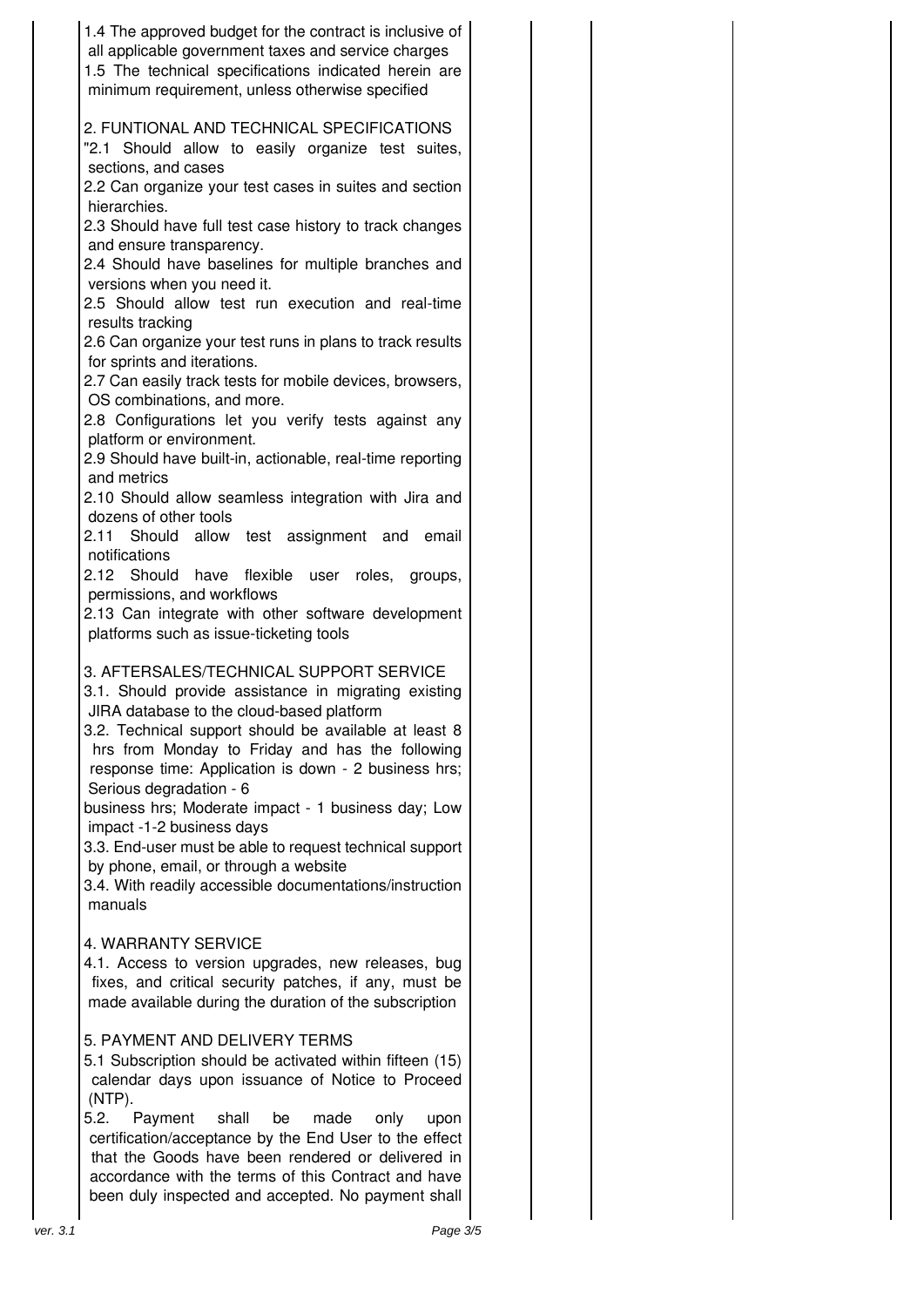### TOTAL APPROVED BUDGET FOR THE CONTRACT: Php 599,500.00

#### **GUIDELINES**

#### **A. Submission of Quotations**

- 1. Quotation/s shall include the Request for Quotation and/or the Purchase Request Number as state above;
- 2. Pictures or brand/model names or numbers, if applicable, should be specified in the quotation/s; and
- 3. Quotation/s must be signed by the company's duly authorized representative.

#### **B. Eligibiliy Requirements**

Pursuant to Annex "H" or Consolidated Guidelines for the Alternative Methods of Procurement of the 2016 Implementing Rules and Regulations (IRR) of Republic Act (RA) No. 9184, as amended by Government Procurement Policy Board Resolution No. 21-2017 dated 30 May 2017, the following documents shall be submitted except for Repeat Order, Shopping under Section 52.1(a), and Negotiated Procurement under Sections 53.1 (Two-Failed Biddings), and 53.5 (Agency-to-Agency):

#### **For Procurement of Goods**

- 1. Upon submission of quotation
	- PhilGEPS Platinum Membership Certificate including Annex "A". If not available, the following alternate documents may be submitted:
		- PhilGEPS Registration Number
		- Mayor's Permit
			- For individuals/professionals engaged under Section 53.6, 53.7 and 53.9 of the 2016 IRR of RA No. 9184, only the Bureau of Internal Revenue (BIR) Certificate of Registration shall be submitted in lieu of the Mayor's Permit.
- 2. Upon issuance of Notice of Award (NOA)
	- Omnibus Sworn Statement
		- Applicable only for bidders who have submitted their quotation on item/s with a total Approved Budget for the Contract (ABC) of above Php50,000.00.
	- Income/Business Tax Return
		- Applicable only for: **a)** bidders who have submitted their quotation on item/s with a total ABC of above Php500,000.00; and **b)** bidders for Lease of Real Property and Venue (except for government agencies as lessors).

#### **For Procurement of Infrastructure**

- 1. The requirements for Goods with the same submission indicated therein; and
- 2. Valid Philippine Contractors Accreditation Board License.

#### **For Procurement of Consulting Services**

- 1. The requirements for Goods with the same submission indicated therein; and
- 2. Valid Professional Regulation Commission License or Curriculum Vitae.

**NOTE:** For new suppliers, submit a BIR Certificate of Registration for accounting purposes.

#### **C. Terms and Conditions**

- 1. Additional requirements, if necessary, may be requested by the BAC depending on the item to be bid;
- 2. For all kinds of procurement, the bidder who passed the bid evaluation, shall submit a duly notarized Omnibus Sworn Statement upon issuance of NOA, unless otherwise provided;
- 3. All transactions are subject to creditable withholding tax and final Value Added Tax or percentage tax per revenue regulation/s of the BIR;
- 4. A penalty of one-tenth of one percent (0.001) of the total value of the undelivered goods/services shall be charged as liquidated damages for every day of delay of the delivery; and
- 5. The DOST-ASTI reserves the right to accept or reject any proposal, to annul the bidding process, and to reject all